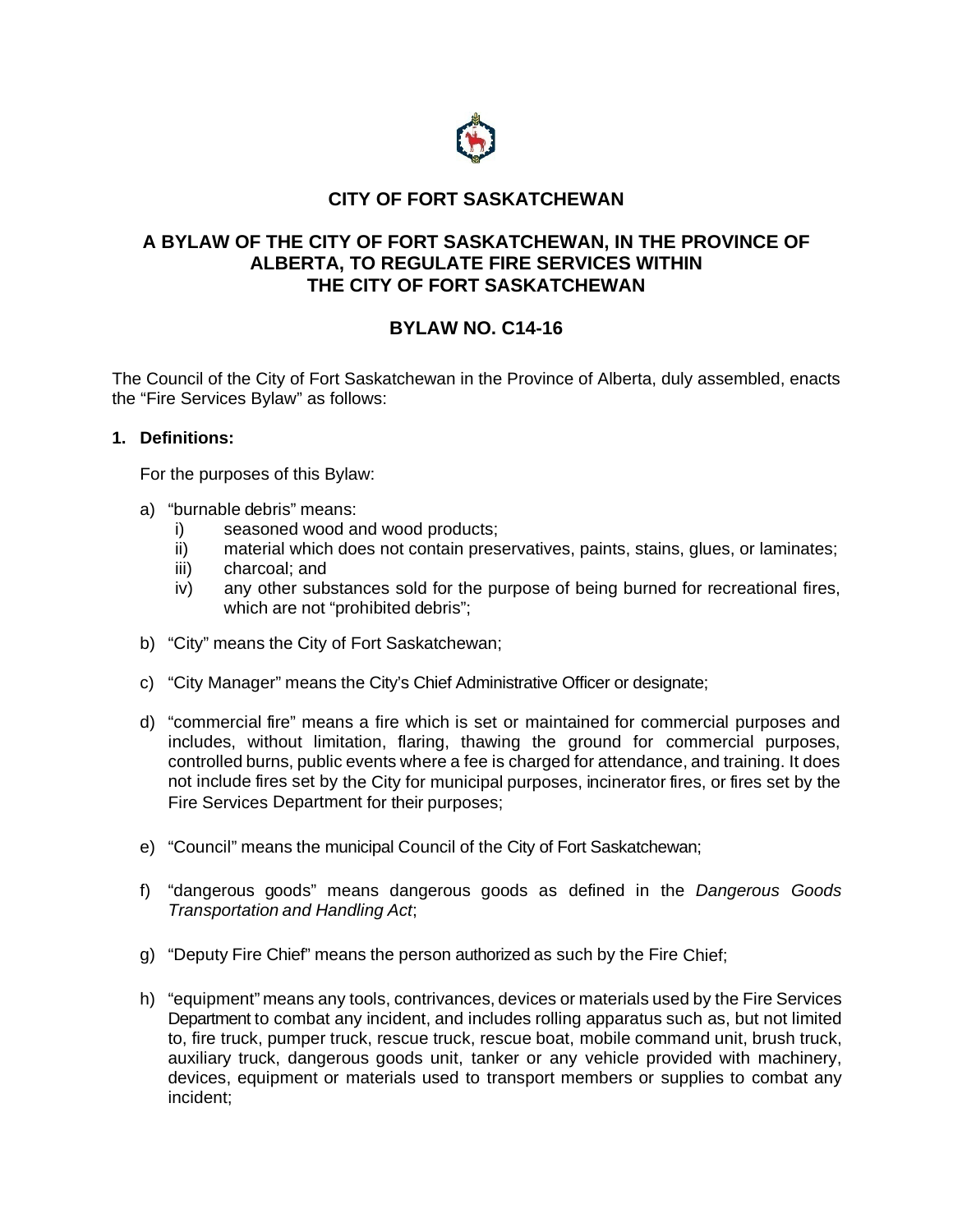- i) "false alarm" means any situation whereby the Fire Services Department is needlessly contacted and attends, or is requested or required to attend, to a property in the absence of an incident, through willful, accidental, human or mechanical error;
- j) "fire" means the burning of any flammable or combustible material or any combustible material in a state of combustion;
- k) "fire ban" means an order, prohibition or restriction of fires issued by the Province of Alberta or by the Fire Chief in accordance with this Bylaw;
- l) "Fire Chief" means the position responsible for fire services for the City of Fort Saskatchewan;
- m) "fire fighter" means a member of the Fire Services Department, whose functions, duties or powers are to carry out fire services, notwithstanding that the member may carry out other functions, duties or powers of the Fire Services Department;
- n) "fire hazard" means any condition, circumstance or event that, in the opinion of the Fire Chief, unduly or excessively increases the possibility or probability of fire occurring, becoming a running fire, or causing injury or property damage;
- o) "fire permit" means a permit allowing the setting of fires within the City issued by the Fire Chief in accordance with this Bylaw;
- p) "fire pit or fireplace" means a permanent or portable outdoor receptacle that uses "burnable debris" and which is only used for recreational fires in a residential setting, as outlined in Sections 5.4 and 5.5;
- q) "Fire Protection Services Agreement" means a written agreement between the City and:
	- i) any one or more neighboring municipality whose boundaries are adjacent or in proximity to the City, which describes the provision of fire services by one party to another, or the reciprocal provision of fire services;
	- ii) any one or more neighboring Federal or Provincial area whose boundaries are adjacent or in proximity to the City, which describes the provision of fire services by one party to another, or the reciprocal provision of fire services; or
	- iii) any one or more entity which provides emergency services, describing the provision of fire services to be delivered on behalf of the City;
- r) "fire services" means services related to the suppression or prevention of fires, rescue and emergency services and other activities of a fire fighter;
- s) "Fire Services Department" means the Department of the City of Fort Saskatchewan which provides fire services in accordance with this Bylaw;
- t) "highway" means any thoroughfare, street, road, trail, pathway, avenue, parkway, driveway, viaduct, lane, alley, square, bridge, causeway, trestle way, or place or any part of them, whether publicly or privately owned, that the public is ordinarily entitled or permitted to use for the passage or parking of vehicles;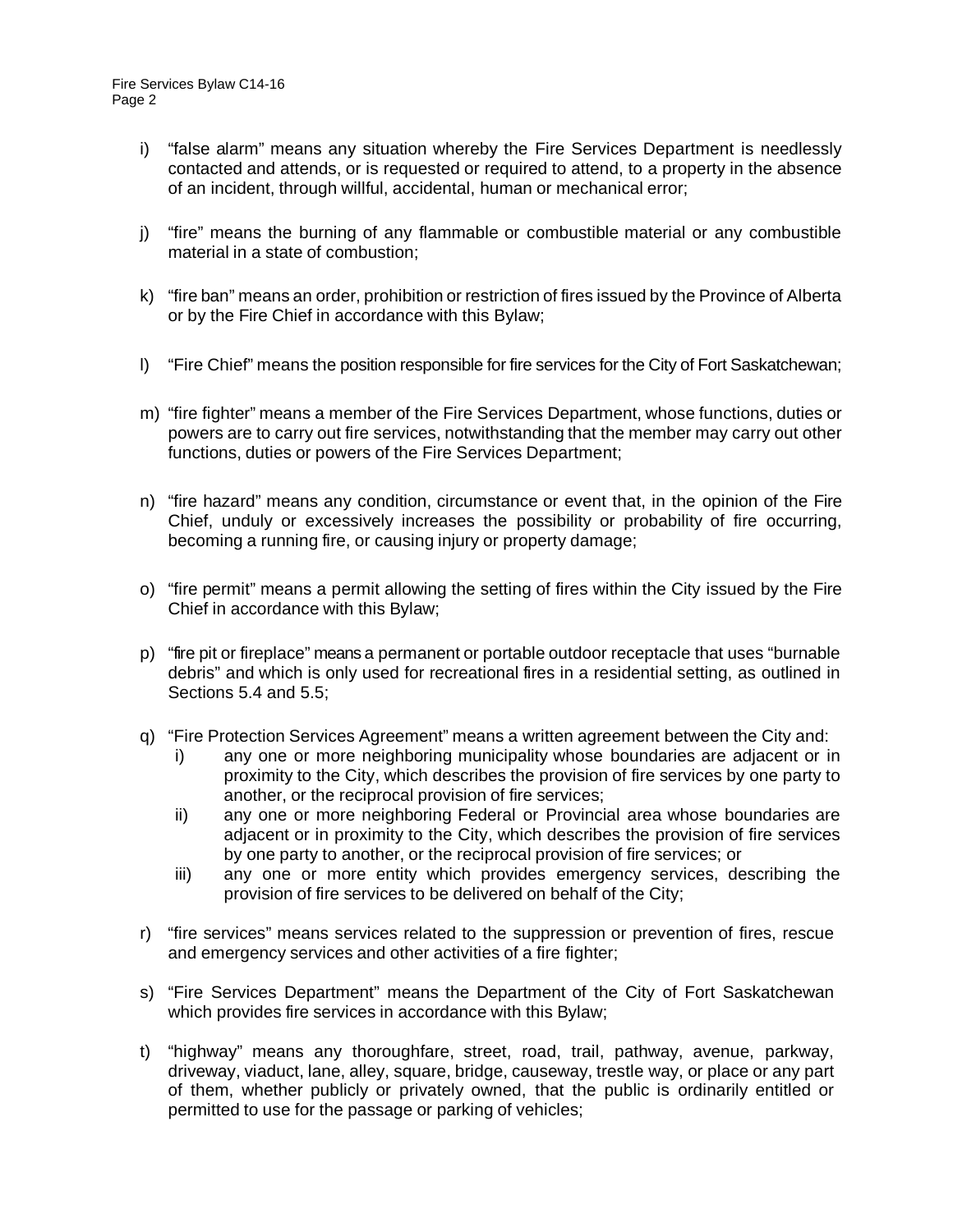- u) "incident" means a fire or a situation where a fire or an explosion is occurring, may be imminent, or any other situation presenting a danger or possible danger to life or property, and to which the Fire Services Department has responded, including motor vehicle accidents;
- v) "Incident Commander" means the first officer to arrive at an incident;
- w) "incinerator" means a non-combustible structure or container, the draft and smoke vents of which are covered with a regulation screen, and which is ventilated in such a manner as to prevent the escape of combustible materials, including ash;
- x) "incinerator fire" means a fire burning burnable debris that is confined within an incinerator;
- y) "level of service" means the City of Fort Saskatchewan Fire Department Service Level Policy SAF-015-C, as adopted by Council;
- z) "municipal tag" means a tag or similar document issued by the City pursuant to the *Municipal Government Act* (MGA) for the purpose of notifying a person that an offence has been committed, and which fine or prosecution may follow;
- aa) "Officer" means the Fire Chief, Deputy Fire Chief, and/or any fire fighter designated as an officer by the Fire Chief;
- bb) "open air fire" means any fire which is not contained inside of a building, pit or public park site fire pit, and without limiting the generality of the foregoing, includes grass, forest, brush, running, structure, building, wood scrap, ground thawing and burning fires, or the burning of personal property;
- cc) "Peace Officer" means a Peace Officer as defined in the *Peace Officer Act*;
- dd) "person" means an individual, firm, partnership, joint venture, proprietorship, corporation, association, society and any other legal entity;
- ee) "pit fire" means a fire contained within an acceptable fire pit or fireplace;
- ff) "portable appliance" means an appliance constructed or used for the purpose of cooking food out-of-doors;
- gg) "prohibited debris" means any material that when burned, will result in the release to the atmosphere of dense smoke, offensive odors, or a substance, and the release of which is regulated, prohibited or controlled by the *Environmental Protection and Enhancement Act*,. This includes but is not limited to animal carcasses; manure; chemicals and chemical containers; combustible material in automobiles or their bodies; household refuse; nonwooden material; paints and painting materials; pathological waste; rubber; plastic, or anything containing or coated with rubber, plastic or similar substances; tires; and used oil, wood or wood products containing substances for the purposes of preserving wood, or personal property;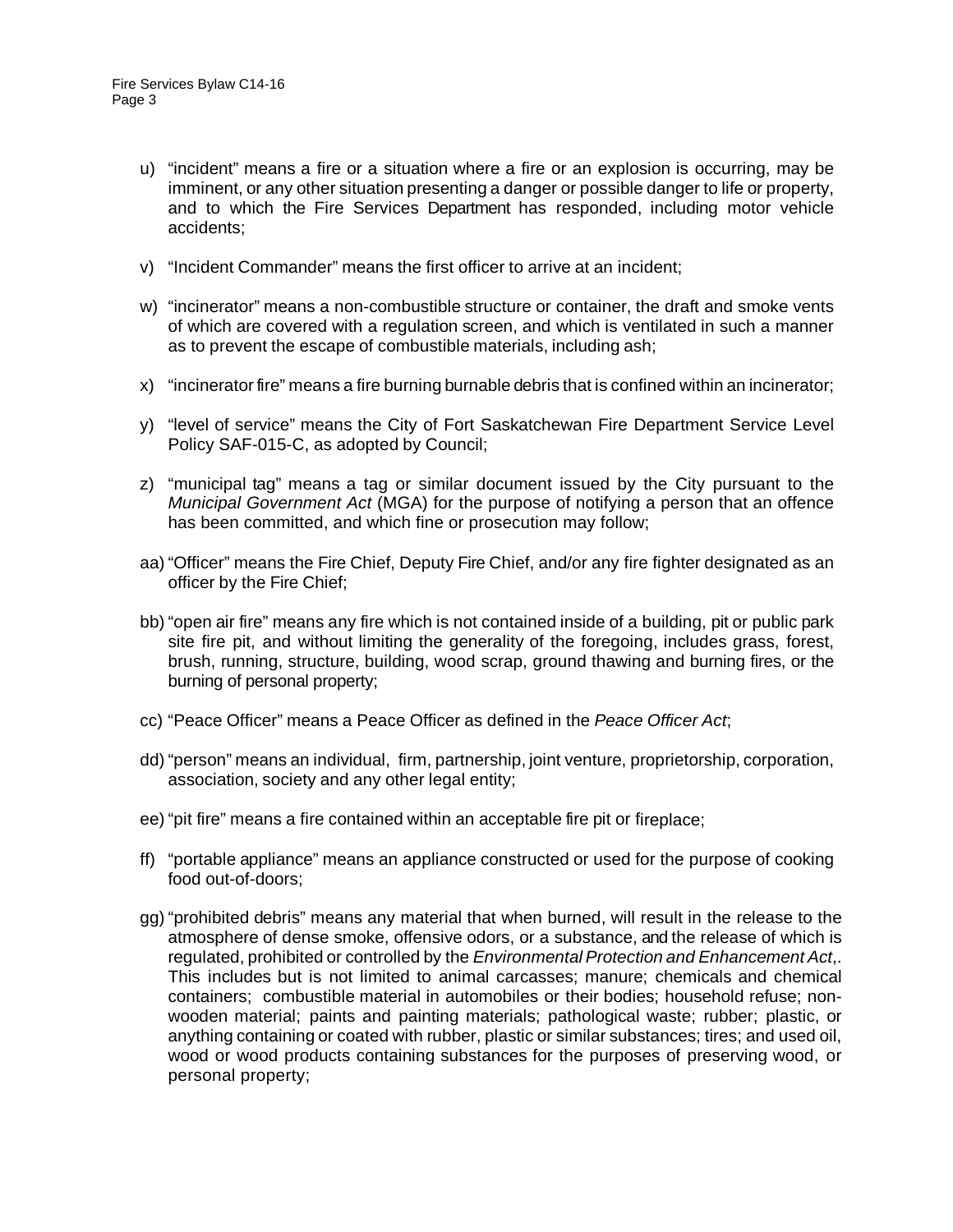- hh) "public park site fire" means a fire set for the purpose of a recreational fire on land owned or leased by the City or under the City's direction, control and management for recreational purposes, that is confined to a non-combustible container supplied by the City as approved by the Fire Chief, or a portable appliance, which is fueled only by burnable debris;
- ii) "recreational fire" means a pit fire or a fire confined to a non-combustible container which is set for the purpose of cooking, obtaining warmth or viewing pleasure, and which is fueled only by burnable debris;
- jj) "regulation screen" means a spark arrestor mesh screen with openings no larger than 1.25 cm at their widest dimension and constructed of expanded metal or equivalent noncombustible material;
- kk) "running fire" means a fire burning without being under the control of any person;
- ll) "specified penalty" means a penalty specified in Schedule "A", attached hereto and forming part of this Bylaw, for committing an offence under this Bylaw when such offence is being prosecuted by way of a municipal tag; and
- mm) "violation ticket" means a provincial violation ticket under Part 2 or Part 3 of the *Provincial Offences Procedure Act*.

#### **2. Fire Services:**

- 2.1 Council authorizes the Fire Services Department to:
	- a) provide fire services;
	- b) preserve life and property and protect persons and property from injury or destruction by incidents;
	- c) fulfill obligations under approved Fire Protection Services Agreements; and
	- d) advise Council when establishing annual budgets and the purchase of equipment.
- 2.2 Fire services shall be provided in accordance with the Fire Department Service Level Policy SAF-015-C and any applicable standard operating guidelines as established in any applicable legislation, regulation or policy adopted by Council, or issued by the Provincial or Federal Governments.
- 2.3 In the event of any inconsistency between the level of service provided and any applicable legislation, regulation or policy issued by provincial or federal legislation, the provincial or federal legislation, regulation or policy shall prevail, notwithstanding Section 13.1 of this Bylaw.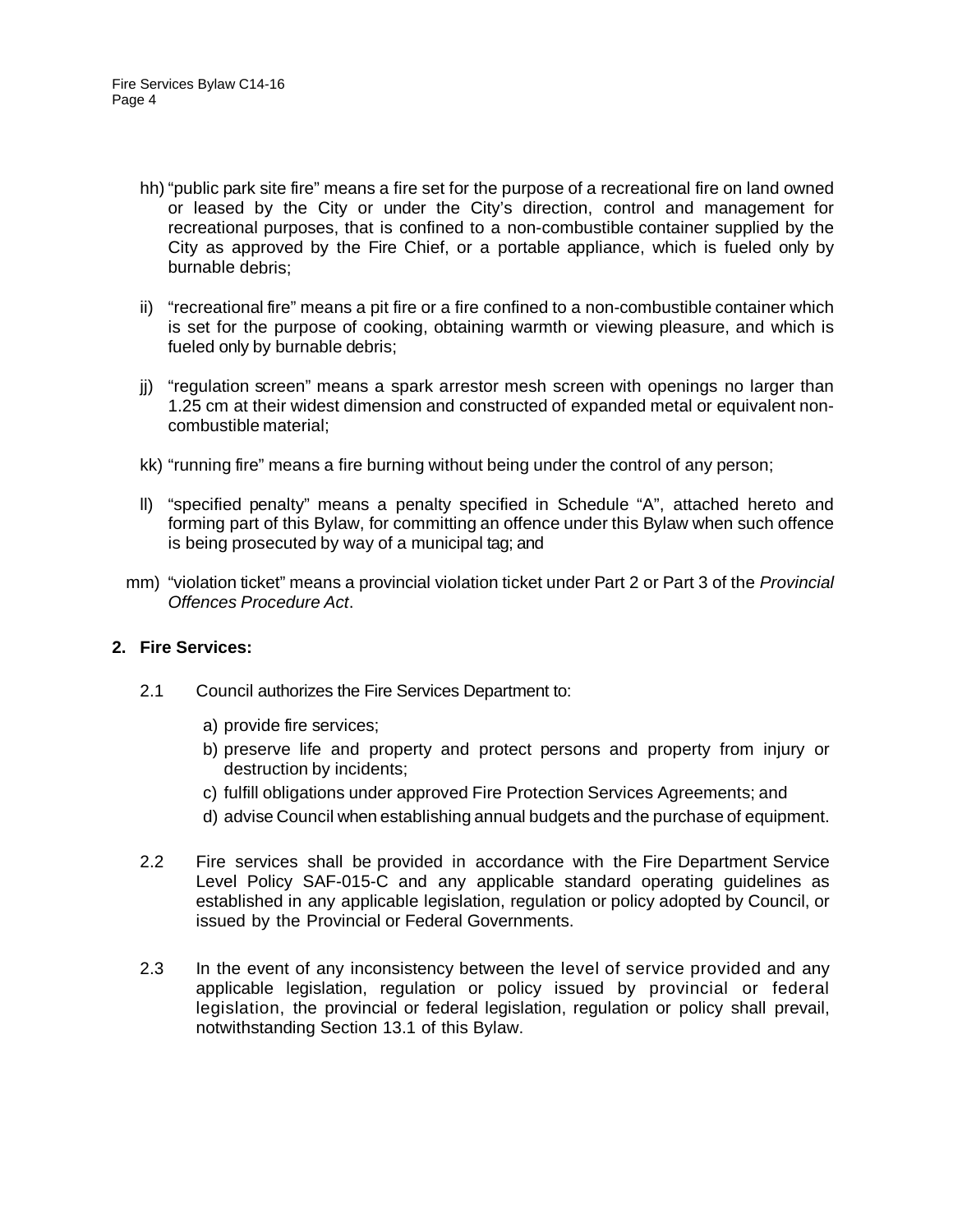## **Fire Services Outside the City:**

- 2.4 The Fire Services Department shall not provide or use fire services beyond the boundaries of the City without:
	- a) a Fire Protection Services Agreement; or
	- b) approval of the City Manager.
- 2.5 On behalf of the City, the Fire Chief may negotiate Fire Protection Services Agreements, including renewals and amendments thereof.

## **3. Officers and Other Authorities:**

- 3.1 The Fire Chief is hereby authorized to take such action as may be necessary for:
	- a) the development of rules, regulations and policies for the ongoing organization and administration of the Fire Services Department;
	- b) the direction of the Fire Services Department and its fire fighters to carry out all fire services in accordance with this Bylaw and any applicable municipal, provincial, or federal legislation.
- 3.2 The Fire Chief is the appointed officer of the City for the purpose of carrying out any inspection, remedy, enforcement or other action pursuant to this Bylaw.
- 3.3 When responding to an emergency at an incident, the Fire Chief may take whatever actions or measures necessary to eliminate that emergency or protect persons or property, including without limitation:
	- a) cause a building, structure or thing to be pulled down, demolished or otherwise removed to prevent or reduce the risk of a fire becoming a running fire or otherwise spreading to other buildings, structures or things;
	- b) cause fire fighters to enter on any land or premises, with or without equipment, including adjacent land or premises, to combat, control or deal with the incident;
	- c) issue directions or establish boundaries or limits and prohibit persons from entering the area within the prescribed boundaries or limits;
	- d) order an evacuation of any building or area which directly or indirectly is involved in an incident;
	- e) request that persons who are not fire fighters provide assistance for the protection of persons or property;
	- f) commandeer privately owned equipment for the protection of persons or property; and
	- g) request Peace Officers to enforce directions and restrictions on persons entering within the boundaries or limits referred to in this Bylaw.

#### **Deputy Fire Chief:**

3.4 The Deputy Fire Chief is hereby authorized, in the event that the Fire Chief is absent or unavailable, to take any action which the Fire Chief is authorized to take in accordance with this Bylaw.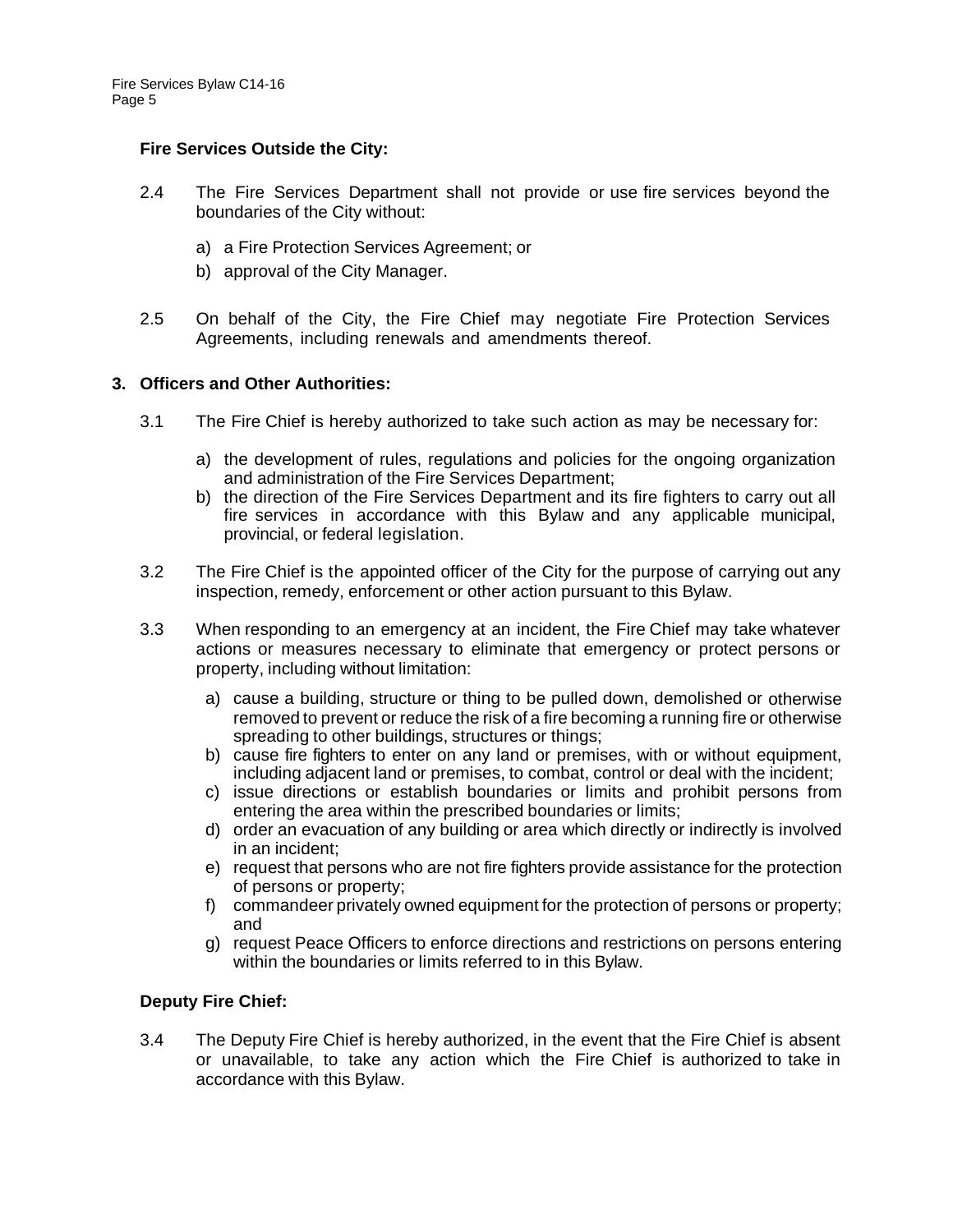## **Fire Fighter Appointment and Responsibilities:**

- 3.5 All fire fighters, except the Fire Chief, shall be appointed to their positions within the Fire Services Department by the Fire Chief.
- 3.6 All fire fighters shall have the authority, duties and responsibilities as established under this Bylaw, any applicable municipal, provincial, or federal legislation, policy, administrative directive, procedure, or standard operating guideline.

#### **Powers of Incident Commanders:**

- 3.7 The Incident Commander has control, direction and management of any equipment and fire fighters responding to the incident. The Incident Commander shall continue to serve as Incident Commander until relieved by another Officer.
- 3.8 The Fire Chief may delegate to an Incident Commander the authority to take any actions at an incident that the Fire Chief could take pursuant to this Bylaw.

## **4. Prohibitions:**

- 4.1 No person shall set or cause or allow to be set any fire within the boundaries of the City except in accordance with this Bylaw.
- 4.2 No person shall burn or cause or allow to be burned any prohibited debris within the boundaries of the City, except in accordance with a fire permit.
- 4.3 No person shall enter the boundaries of an off-limits area prescribed in accordance with Section 3.3(c) without the authorization of the Fire Chief.
- 4.4 No person shall burn any substance or material except burnable debris in a fire except in accordance with a fire permit.
- 4.5 No person shall damage or destroy equipment.
- 4.6 No person at an incident shall drive a vehicle over any equipment without permission of the Incident Commander or the Fire Chief.
- 4.7 No person shall obstruct or interfere with a fire fighter from carrying out duties imposed by this Bylaw.
- 4.8 No person shall falsely represent himself or herself as a fire fighter or wear or display any City of Fort Saskatchewan Fire Services' badge, cap, button, insignia or other paraphernalia, except with the authorization of the Fire Chief.
- 4.9 No person shall intentionally cause or allow a false alarm to occur, excluding a false alarm which is caused by faulty smoke or fire detection equipment.
- 4.10 No person shall use a fire pit or fireplace that does not conform to the requirements of Sections 5.4 or 5.5.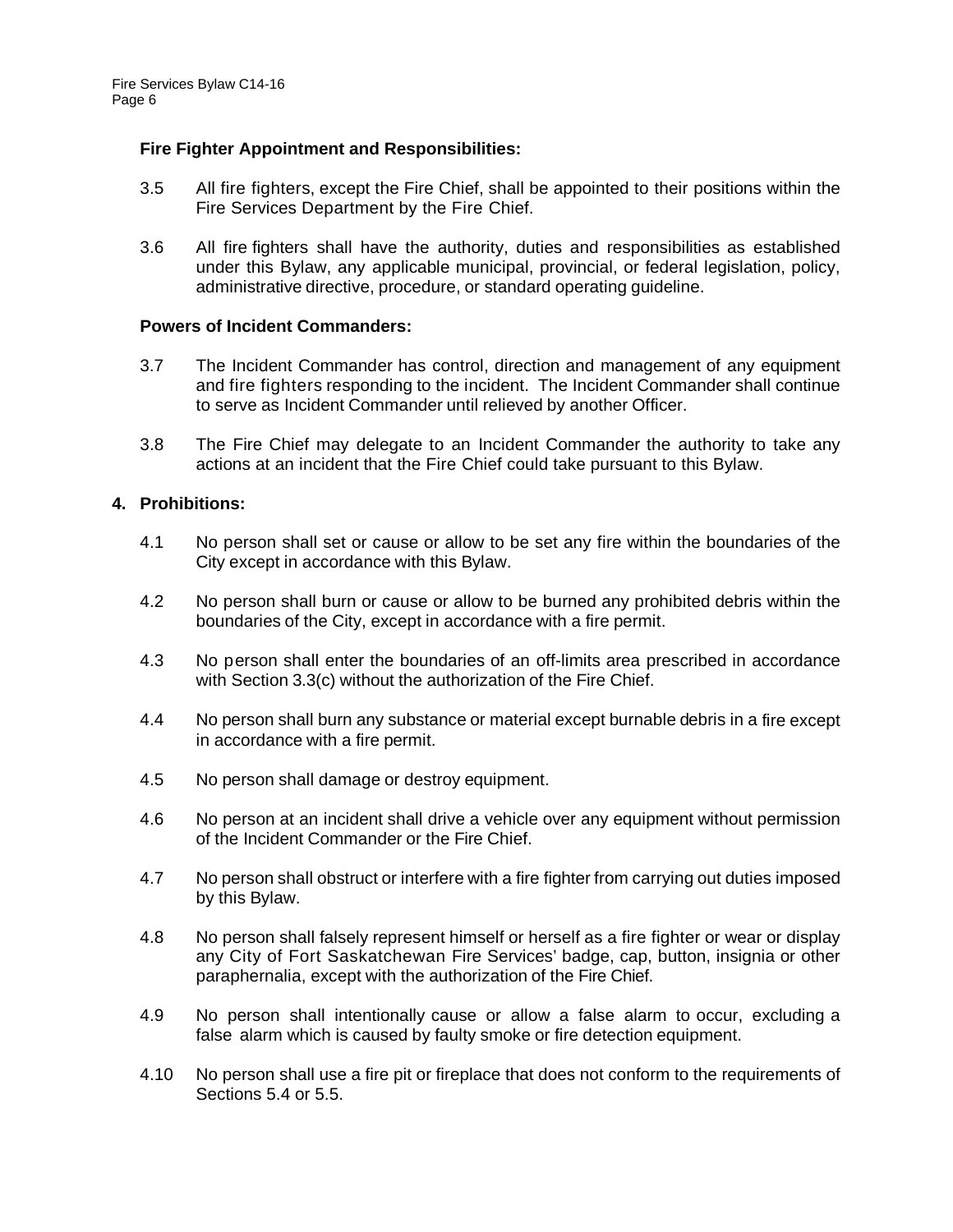## **5. Permitted Fires:**

- 5.1 The following fires are permitted without a fire permit, provided they are set and maintained in accordance with this Bylaw:
	- a) where the fire and any associated sparks are wholly contained within a building or other structure which are related to the ordinary and expected use of that structure, excluding commercial fires;
	- b) fires set by the Fire Services Department for their purposes, including the training of fire fighters;
	- c) fires set by the City for municipal purposes;
	- d) fires being used for the cooking of food using a portable appliance; and
	- e) pit fires and public park site fires provided:
		- i) materials are only burned in such amounts as will be contained within the burning area of such pit, fireplace, or container and below the regulation screen of a pit or fireplace;
		- ii) a means, acceptable to the Fire Chief, of controlling or extinguishing the fire is available at the site of the fire, or within a reasonable distance thereof; and
		- iii) a responsible adult is present at the site of the fire when the fire is burning.
- 5.2 The following fires are only permitted under this Bylaw if they are in accordance with a fire permit for:
	- a) commercial fires;
	- b) open air fires; and
	- c) any other fires not listed in this Bylaw.
- 5.3 Any fire permitted or allowed under this Bylaw shall be contained to a reasonable size so that the fire, or any embers, sparks or smoke emanating from it do not endanger any person or property or cause any objectionable effect on nearby property.

#### **Fire Pits:**

- 5.4 Fire pits are only permitted to be used for recreational fires in a residential and park setting, and must maintain the following provisions:
	- a) a minimum separation of 3 meters, measured from the nearest edge of buildings, property lines, or any combustible material;
	- b) enclosed sides made from bricks, concrete blocks, heavy gauge metal, or other non-combustible materials;
	- c) a regulation screen covering the opening in a manner sufficient to contain and reduce the hazards of airborne sparks;
	- d) a height not exceeding 0.6 meters when measured from the lowest point of the surrounding grade to the top of the pit opening; and
	- e) an opening with a width, length or diameter not exceeding 1 meter when measured at the widest part.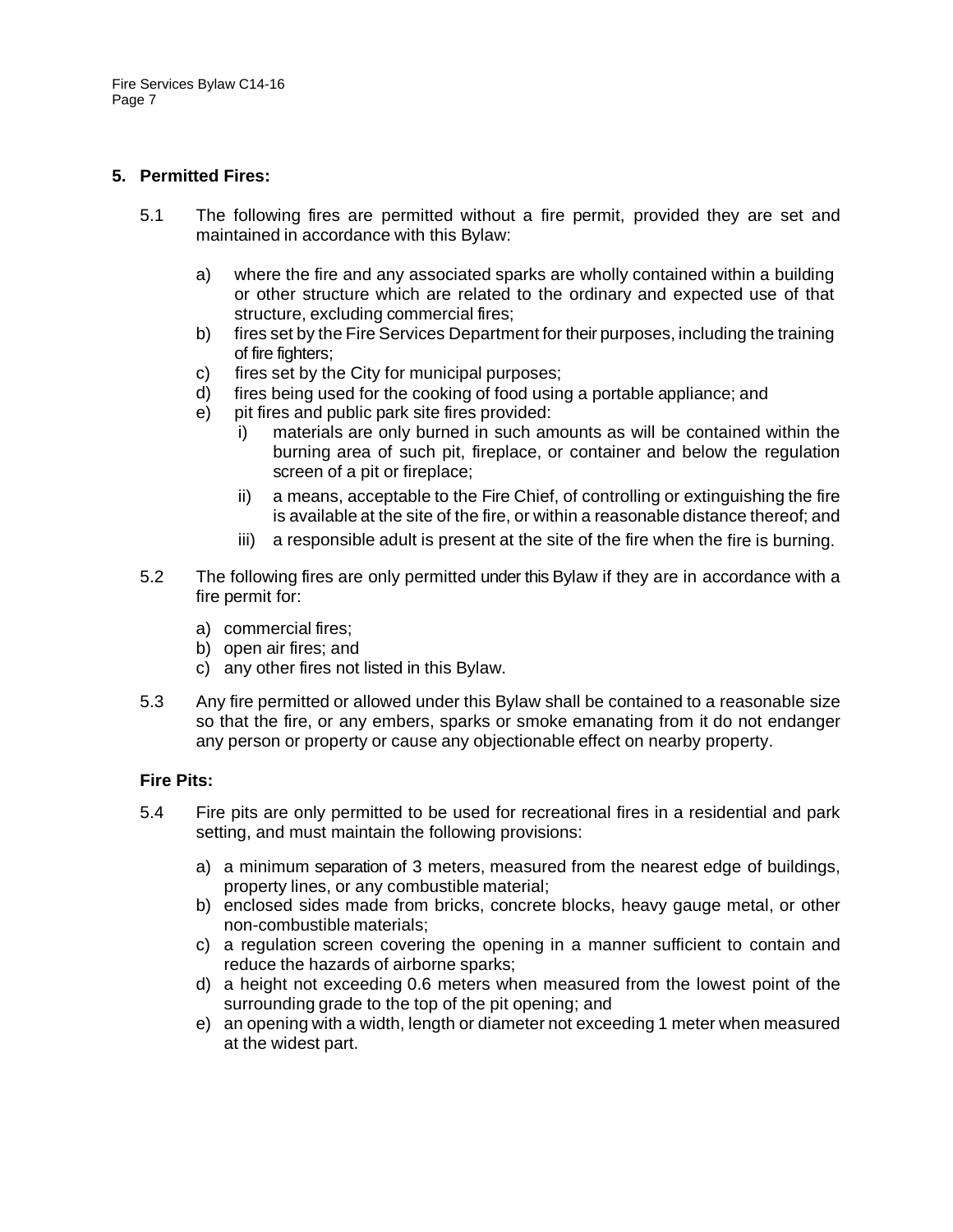#### **Fire Place or Outdoor Cooking Oven:**

- 5.5 Fireplaces or outdoor cooking ovens, commonly referred to as a chimineas, are only permitted to be used for recreational fires in a residential setting, and shall maintain the following provisions:
	- a) a chimney of not more than 2.5 meters in height when measured from the lowest point of the base of the fire burning area;
	- b) a base of the fire burning area not less than 0.3 meters above the lowest point of the surrounding grade;
	- c) a fire chamber not to exceed 1.25 meters in width measured at the widest point; and
	- d) a fire chamber not less than 0.4 meters and not more than 0.6 meters in depth measured at the deepest point.

#### **6. Requirement to Report and Remedy:**

- 6.1 The owner or authorized agent of the owner of any property damaged by fire shall immediately report to the Fire Services Department the particulars of the fire, in a form and to the extent required by the Fire Chief.
- 6.2 The owner or authorized agent of the owner of any property within or upon which an accidental or unplanned release of dangerous goods occurs, shall immediately report the release to the proper regulatory authority, the Fire Services Department, and the local police service.
- 6.3 If a fire has been set contrary to this Bylaw, the owner or occupier or both of the parcel of land or building where the fire is burning shall:
	- a) extinguish the fire immediately; and
	- b) if unable to extinguish the fire immediately, report the fire to the Fire Services Department, as soon as possible.

#### **7. Fire Permits:**

- 7.1 Any person wishing to obtain a fire permit must apply to the Fire Chief during normal business hours of the Fire Services Department.
- 7.2 An application for a fire permit must contain the following information:
	- a) the name and address of the applicant, and if different from the applicant, the name and address of the owner of the land on which the applicant proposes to set a fire;
	- b) the legal and municipal description of the land on which the applicant proposes to set a fire;
	- c) the period of time for which the fire permit is required;
	- d) the precautions that will be taken by the applicant to ensure that the proposed fire remains under their control;
	- e) the signature of the applicant;
	- f) written consent of the owner of the land, if different than the applicant, for the application of the fire permit; and
	- g) any other information required by the Fire Chief.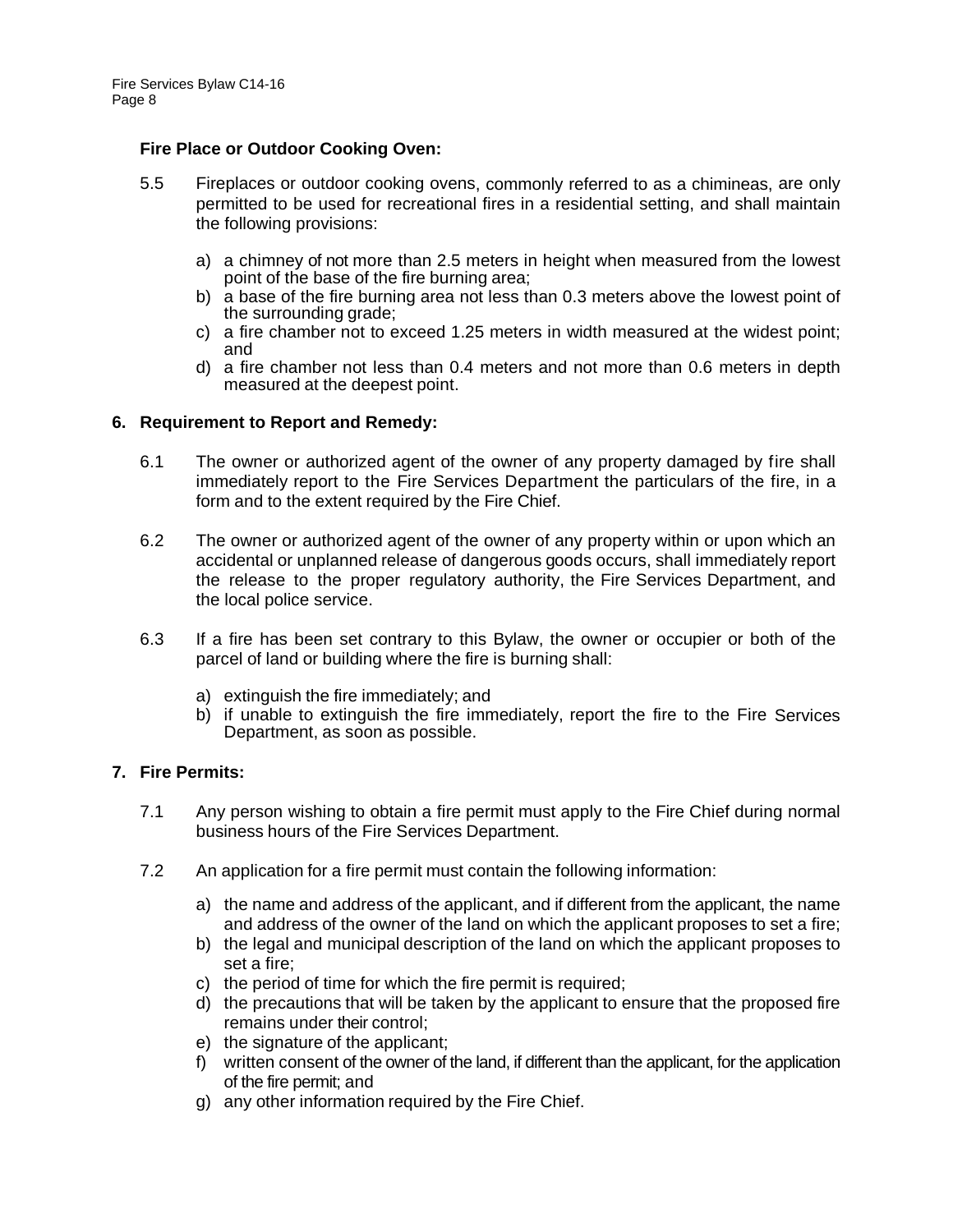- 7.3 No person shall provide false or misleading information in the fire permit application.
- 7.4 The Fire Chief shall consider an application for a fire permit upon receipt, and may:
	- a) refuse the application if it does not comply with this Bylaw;
	- b) approve the application, with or without conditions, or
		- c) determine that a fire permit is not required.
- 7.5 A fire permit issued pursuant to this Bylaw is valid only for such period of time as shall be determined and set by the Fire Chief.
- 7.6 Upon application by the holder of the fire permit, the Fire Chief may in writing, extend the period of time that the fire permit is valid, provided it has not yet expired.
- 7.7 The Fire Chief may at any time, suspend, revoke, or amend the conditions of a fire permit for the purpose of protecting persons or property.

## **8. Fire Bans:**

- 8.1 The Fire Chief may issue a fire ban when there is an increased risk of a fire becoming a running fire, or causing injuries or property damage due to any conditions, including environmental conditions.
- 8.2 A fire ban issued by the Fire Chief shall be in force until such time that the fire ban has been lifted by the Fire Chief.
- 8.3 When a fire ban is in force, no person shall set a fire or cause or allow a fire to be set on their property, property under their control, or property located in a public park site within the City.
- 8.4 If a fire ban is in force, all fire permits are suspended, unless otherwise directed by the Fire Chief.
- 8.5 The Fire Chief, upon issuing or lifting a fire ban pursuant to this Bylaw, shall give the public notice through websites, media announcements, or other public notification methods deemed appropriate.
- 8.6 All persons are responsible for determining whether a fire ban is in effect. Failure to receive notice of a fire ban shall not constitute a valid defence for a breach of notification of such fire ban.

## **9. Control of Hazards:**

9.1 The owner or occupier of any parcel of land or building within the boundaries of the City shall ensure that such parcel of land or building is free of fire hazards.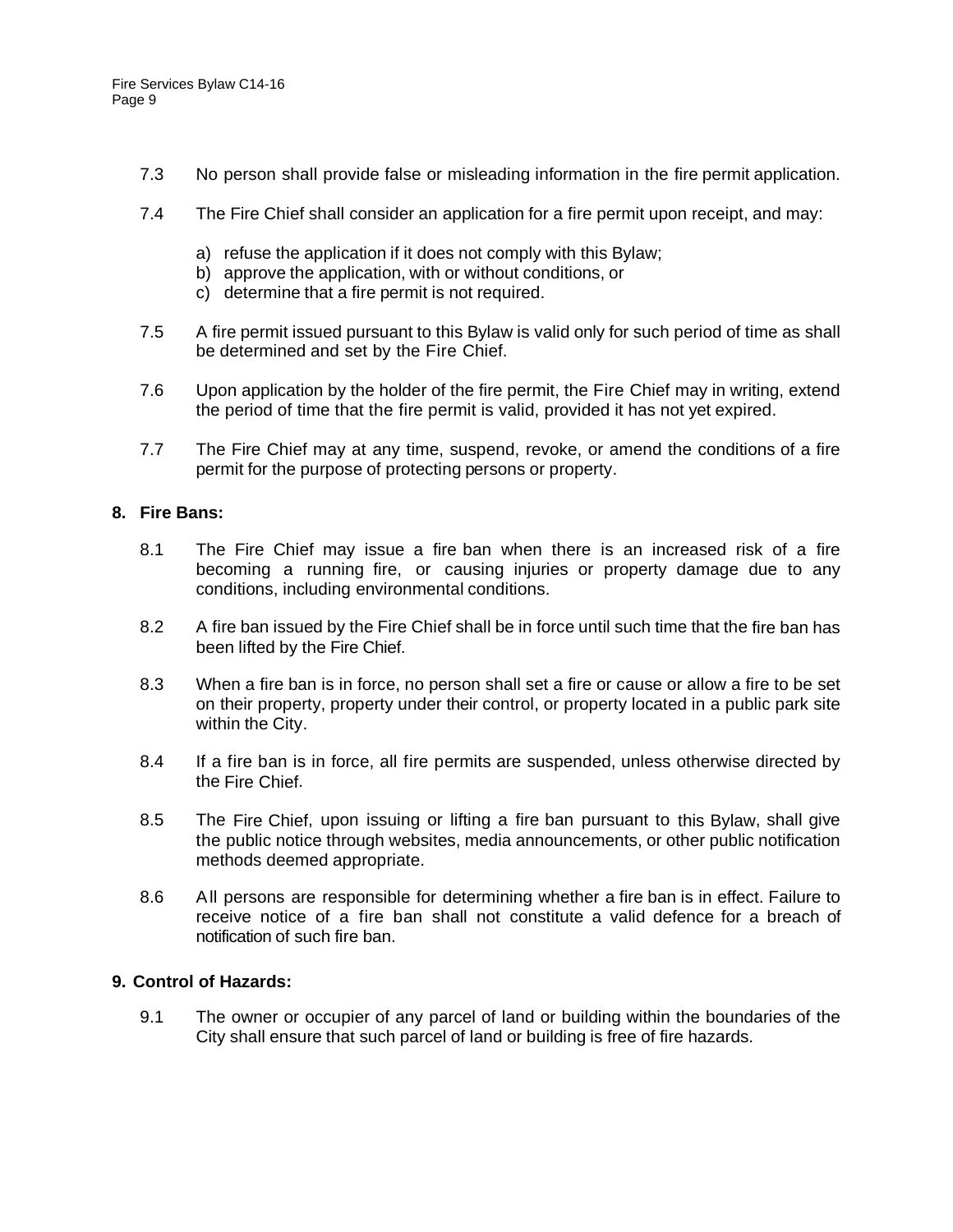## **10. Recovery of Costs:**

- 10.1 Where the Fire Services Department has responded to an incident, they shall charge the fees set out in the City's Fees and Charges Bylaw to the person who caused the incident, the owner or occupier of the land where the incident occurred, or both.
- 10.2 In the event of a false alarm, the Fire Services Department shall charge the fees set out in the Fees and Charges Bylaw to the person who caused the false alarm, the owner or occupier of the land where the false alarm occurred, or both.

## **11. Offences:**

- 11.1 Any person who contravenes any provision of this Bylaw is guilty of an offence by:
	- a) doing something that is prohibited by this Bylaw;
	- b) failing to do something that is required by this Bylaw; or
	- c) doing something in a manner different from that which is required by this Bylaw
- 11.2 Where a contravention of this Bylaw is of a continuing nature, every day during which the contravention continues, shall be deemed to be a separate offence.
- 11.3 A violation ticket shall be served upon the person named therein in accordance with the provisions of the *Provincial Offences Procedure Act*.
- 11.4 Where a Peace Officer has reasonable grounds to believe that a person has violated any provision of this Bylaw, that Peace Officer may serve that person with a municipal tag.
- 11.5 Notwithstanding Section 11.4, where a Peace Officer has reasonable grounds to believe that a person has violated any provision of this Bylaw, that Peace Officer may serve that person with a municipal tag by personal service or by registered mail.
- 11.6 A municipal tag issued pursuant to this Bylaw shall specify the penalty in lieu of prosecution payable in respect to the contravention of this Bylaw, as set out in Schedule "A" for Specified Offences.
- 11.7 A person who has been issued a municipal tag pursuant to this Bylaw and has paid the penalty to the City by the date specified on that municipal tag, shall not be liable for prosecution of the subject contravention.
- 11.8 Nothing in this Bylaw shall prevent a Peace Officer from issuing a violation ticket for the mandatory court appearance of any person who contravenes any provision of this Bylaw.

## **Penalties:**

11.9 A person who is convicted of an offence pursuant to this Bylaw is liable on summary conviction for a fine not exceeding \$10,000 plus court costs, and in default of the payment of a fine imposed, a period of imprisonment not exceeding six (6) months.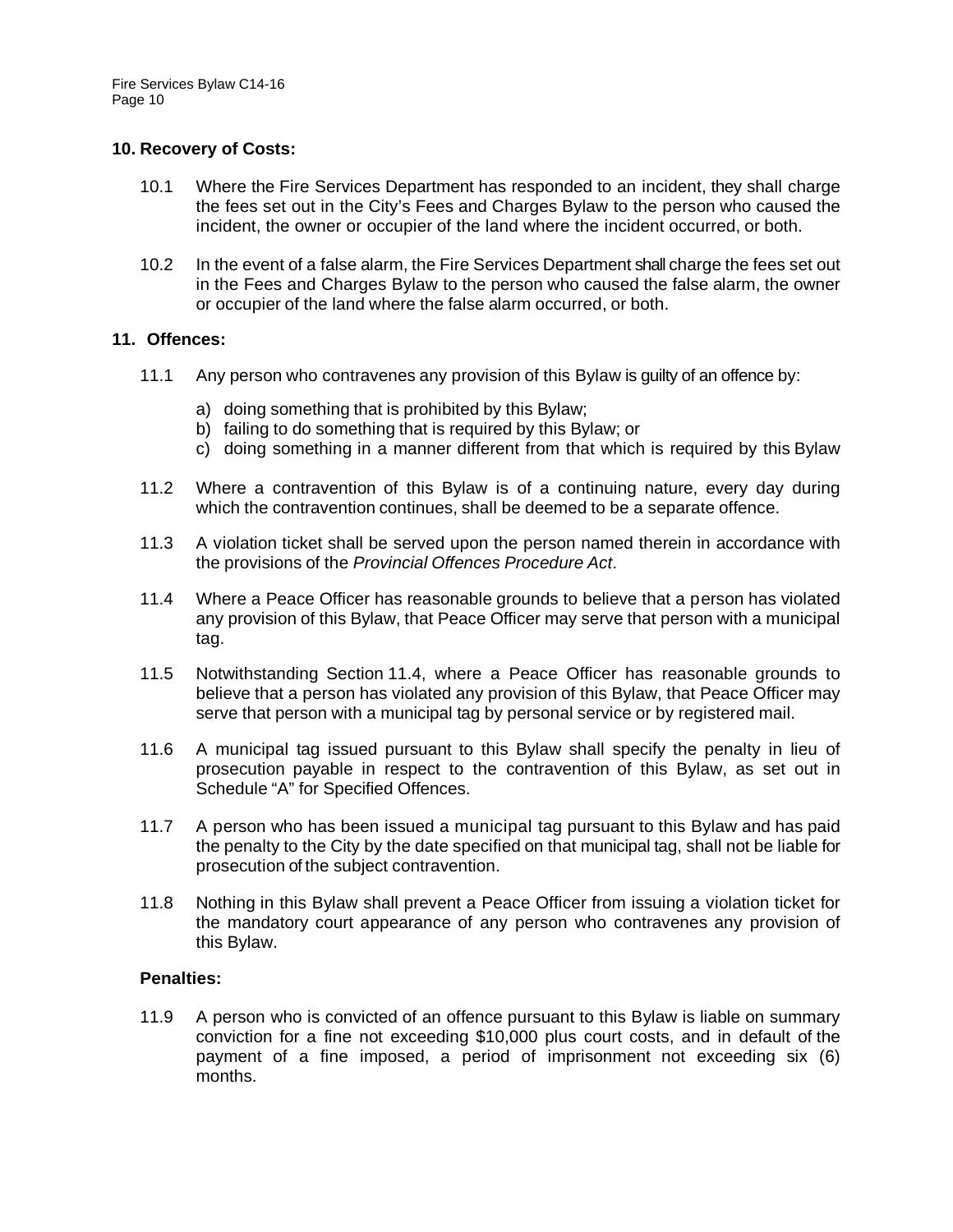- 11.10 The specified penalty for a breach of this Bylaw shall be \$250, unless otherwise specified in Schedule "A".
- 11.11 Penalties noted in the Fees and Charges Bylaw shall apply where a person has been penalized for the same offence within a 12 month period.
- 11.12 The levying and payment of a fine or imprisonment for any period provided in this Bylaw shall not relieve a person from paying any other fines, penalties, fees, charges, or costs for which that person is liable pursuant to this Bylaw.

#### **Remedying Contraventions:**

- 11.13 The Fire Chief is authorized to take any necessary steps to ensure enforcement of this Bylaw, or as authorized by the MGA.
- 11.14 Without limiting the generality of section 11.13, the Fire Chief is authorized to:
	- a) issue an order relating to fire services, requiring a person responsible for a contravention of this Bylaw to remedy that contravention;
	- b) enter on any land or structure to inspect the land or structure, to remedy any contravention of this Bylaw, or to enforce any term of this Bylaw;
	- c) carry out any work necessary to enforce any term of this Bylaw at the expense of the person responsible for the contravention of this Bylaw.

#### **12. Severability:**

12.1 Each provision of this Bylaw is independent of all other provisions. If any provision of this Bylaw is declared invalid for any reason by a court of competent jurisdiction, all other provisions of this Bylaw shall remain valid and enforceable.

#### **13. Interpretation:**

- 13.1 Wherever the provisions of this Bylaw are, or are deemed to be at variance with each other, the more restrictive of the two provisions shall apply.
- 13.2 Whenever the singular and masculine gender is used in this Bylaw, the same shall include the plural, feminine and masculine gender whenever the context so requires.
- 13.3 Any reference in this Bylaw to any federal or provincial statute shall mean that statute, as amended or replaced from time to time and any amendments thereto, and shall include any regulations enacted pursuant to that statute.
- 13.4 Nothing in this Bylaw relieves any person from compliance with any other bylaw or applicable municipal, provincial, or federal legislation.

## **14. Repeal:**

14.1 Upon third reading of Fire Services Bylaw C14-16, Fire Services Bylaw C5-00 and any amendments thereto, are hereby repealed.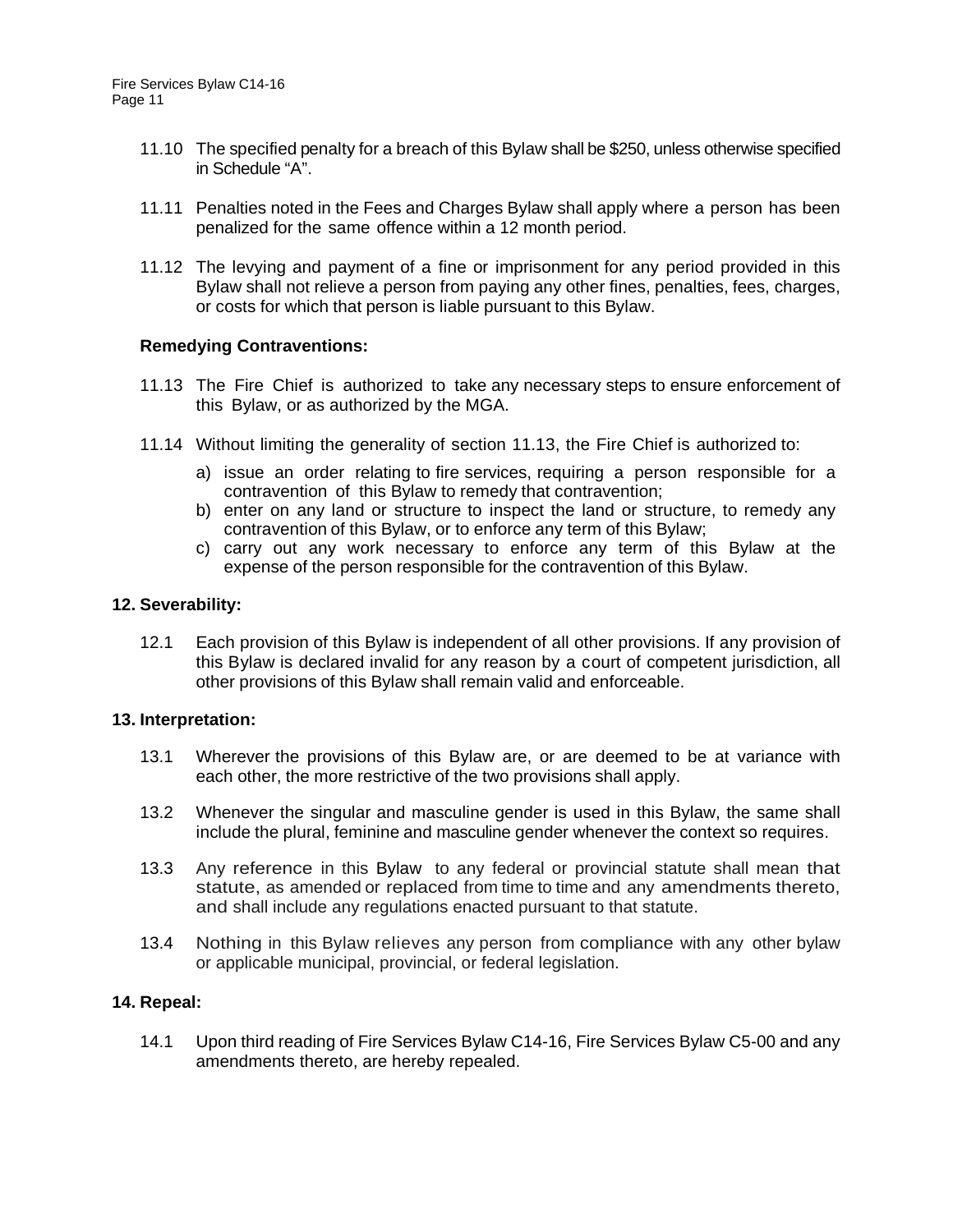Fire Services Bylaw C14-16 Page 12

#### **15. Effective Date:**

15.1 This Bylaw becomes effective upon third and final reading.

| READ a first time this            | 13 <sup>th</sup> |                  | dav of | September | 2016. |
|-----------------------------------|------------------|------------------|--------|-----------|-------|
| READ a second time this           | 13 <sup>th</sup> |                  | dav of | September | 2016. |
| READ a third time and passed this |                  | 13 <sup>th</sup> | day of | September | 2016. |

\_\_\_\_\_\_\_\_\_\_\_\_\_\_\_\_\_\_\_\_\_\_\_\_\_\_\_\_\_\_\_\_\_ **Mayor** 

Director, Legislative Services

Date Signed: September 14, 2016

\_\_\_\_\_\_\_\_\_\_\_\_\_\_\_\_\_\_\_\_\_\_\_\_\_\_\_\_\_\_\_\_\_